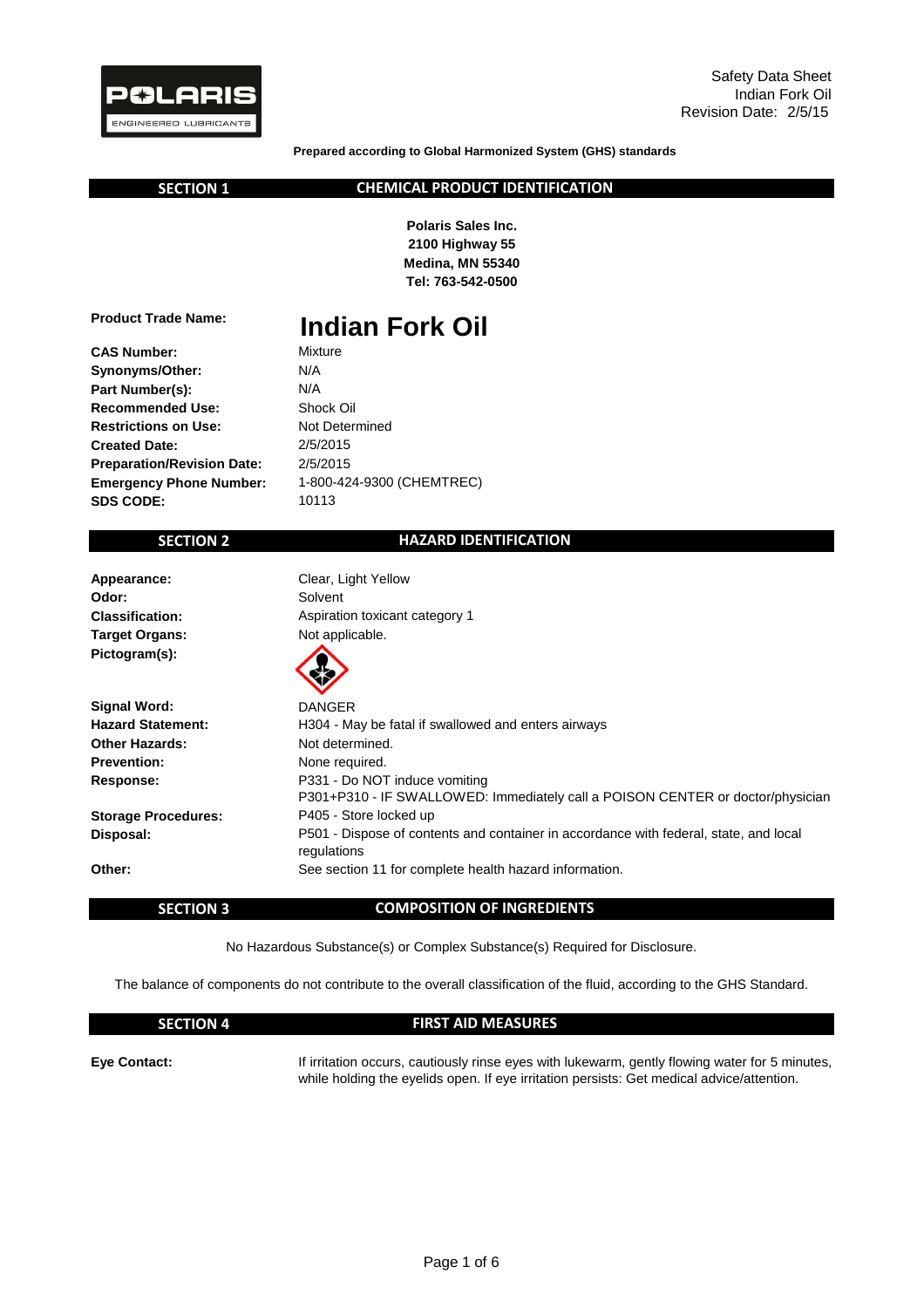| <b>P&amp;LARIS</b><br>ENGINEERED LUBRICANTS | Safety Data Sheet<br>Indian Fork Oil<br>Revision Date: 2/5/15                                                                                                                                                                                                                                                                                                                                                                                                                             |
|---------------------------------------------|-------------------------------------------------------------------------------------------------------------------------------------------------------------------------------------------------------------------------------------------------------------------------------------------------------------------------------------------------------------------------------------------------------------------------------------------------------------------------------------------|
| <b>Skin Contact:</b>                        | Call a doctor if you feel unwell.                                                                                                                                                                                                                                                                                                                                                                                                                                                         |
| Inhalation:                                 | Remove source of exposure or move person to fresh air and keep comfortable for<br>breathing. Immediately call a doctor. If breathing has stopped, trained personnel should<br>begin rescue breathing or, if the heart has stopped, immediately start cardiopulmonary<br>resuscitation (CPR) or automated external defibrillation (AED).<br>If direct contact during rescue breathing poses a threat to the first aid provider, avoid<br>mouth-to-mouth contact by using a barrier device. |
| Ingestion:                                  | Rinse mouth. Do NOT induce vomiting. Immediately call a doctor. If vomiting occurs<br>naturally, lie on your side, in the recovery position.                                                                                                                                                                                                                                                                                                                                              |
| Other:                                      | No additional information                                                                                                                                                                                                                                                                                                                                                                                                                                                                 |
| <b>SECTION 5</b>                            | <b>FIRE FIGHTING MEASURES</b>                                                                                                                                                                                                                                                                                                                                                                                                                                                             |

| <b>Flash Point:</b><br><b>Flammable limits:</b><br><b>Extinguishing media:</b> | 190℃ by Cleveland Open Cup Tester.<br>Not determined.<br>Use dry chemical, alcohol foam, all purpose AFFF or carbon dioxide to extinguish fire.<br>Special firefighting procedures: DO NOT direct a solid stream of water or foam into hot, burning pools of liquid since this<br>may cause frothing and increase fire intensity. Frothing can be violent and possibly<br>endanger any firefighter standing too close to the burning liquid. Use water spray to cool<br>fire exposed containers and structures until fire is out if it can be done with minimal risk.<br>Avoid spreading burning material with water used for cooling purposes. Wear full<br>firefighting turn-out gear (full Bunker gear), and respiratory protection (SCBA). |
|--------------------------------------------------------------------------------|------------------------------------------------------------------------------------------------------------------------------------------------------------------------------------------------------------------------------------------------------------------------------------------------------------------------------------------------------------------------------------------------------------------------------------------------------------------------------------------------------------------------------------------------------------------------------------------------------------------------------------------------------------------------------------------------------------------------------------------------|
| Unusual fire & explosion<br>hazards:                                           | Dense smoke may be generated while burning. Toxic fumes, gases or vapors may<br>evolve on burning. High temperatures may create heavy flammable vapors that may<br>settle along ground level and low spots to create an invisible fire hazard.                                                                                                                                                                                                                                                                                                                                                                                                                                                                                                 |
| <b>Byproducts of combustion:</b>                                               | Fires involving this product may release oxides of carbon, phosphorus, nitrogen and<br>sulfur; reactive hydrocarbons and irritating vapors.                                                                                                                                                                                                                                                                                                                                                                                                                                                                                                                                                                                                    |
| <b>Autoignition temperature:</b>                                               | Not determined.                                                                                                                                                                                                                                                                                                                                                                                                                                                                                                                                                                                                                                                                                                                                |
| <b>Explosion data:</b>                                                         | Not determined. Care should always be exercised in dust/mist areas.                                                                                                                                                                                                                                                                                                                                                                                                                                                                                                                                                                                                                                                                            |
| Other:                                                                         | Dispose of fire debris and contaminated extinguishing water in accordance with official<br>regulations.                                                                                                                                                                                                                                                                                                                                                                                                                                                                                                                                                                                                                                        |

| <b>SECTION 6</b> | <b>ACCIDENTAL RELEASE MEASURES</b>                                                               |
|------------------|--------------------------------------------------------------------------------------------------|
|                  |                                                                                                  |
|                  | <b>Spill control procedures (land):</b> Immediately turn off or isolate any source of ignition ( |

|                                             | <b>Spill control procedures (land):</b> Immediately turn off or isolate any source of ignition (pilot lights, electrical equipment,<br>flames, heaters, etc.). Evacuate area and ventilate. Personnel wearing proper protective<br>equipment should contain spill immediately with inert materials (sand, earth, chemical spill<br>pads of cotton) by forming dikes. Dikes should be placed to contain spill in a manner that<br>will prevent material from entering sewers and waterways. Large spill, once contained,<br>may be picked up using explosion proof, non-sparking vacuum pumps, shovels, or<br>buckets, and disposed of in suitable containers for disposal. Clean up residue with an<br>appropriate solvent. If a large spill occurs notify appropriate authorities. In case of road<br>spill or accident contact Chem-Trec (800-424-9300). |
|---------------------------------------------|------------------------------------------------------------------------------------------------------------------------------------------------------------------------------------------------------------------------------------------------------------------------------------------------------------------------------------------------------------------------------------------------------------------------------------------------------------------------------------------------------------------------------------------------------------------------------------------------------------------------------------------------------------------------------------------------------------------------------------------------------------------------------------------------------------------------------------------------------------|
| <b>Spill control procedures</b><br>(water): | Try to contain large spills with floating booms to prevent spill from spreading. Remove<br>from surface by skimming or with suitable adsorbents. If a large spill occurs notify<br>appropriate authorities (normally the National Response Center or Coast Guard at 800-<br>424-8802).                                                                                                                                                                                                                                                                                                                                                                                                                                                                                                                                                                     |
| Waste disposal method:                      | Do not empty into drains. All disposals must comply with federal, state, and local<br>regulations. The material, if spilled or discarded may be a regulated waste. Refer to state<br>and local regulations. Department of Transportation (DOT) regulations may apply for<br>transporting this material when spilled. See Section 14.                                                                                                                                                                                                                                                                                                                                                                                                                                                                                                                       |
| Other:                                      | CAUTION - If spilled material is cleaned up using a regulated solvent, the resulting waste<br>mixture will be regulated.                                                                                                                                                                                                                                                                                                                                                                                                                                                                                                                                                                                                                                                                                                                                   |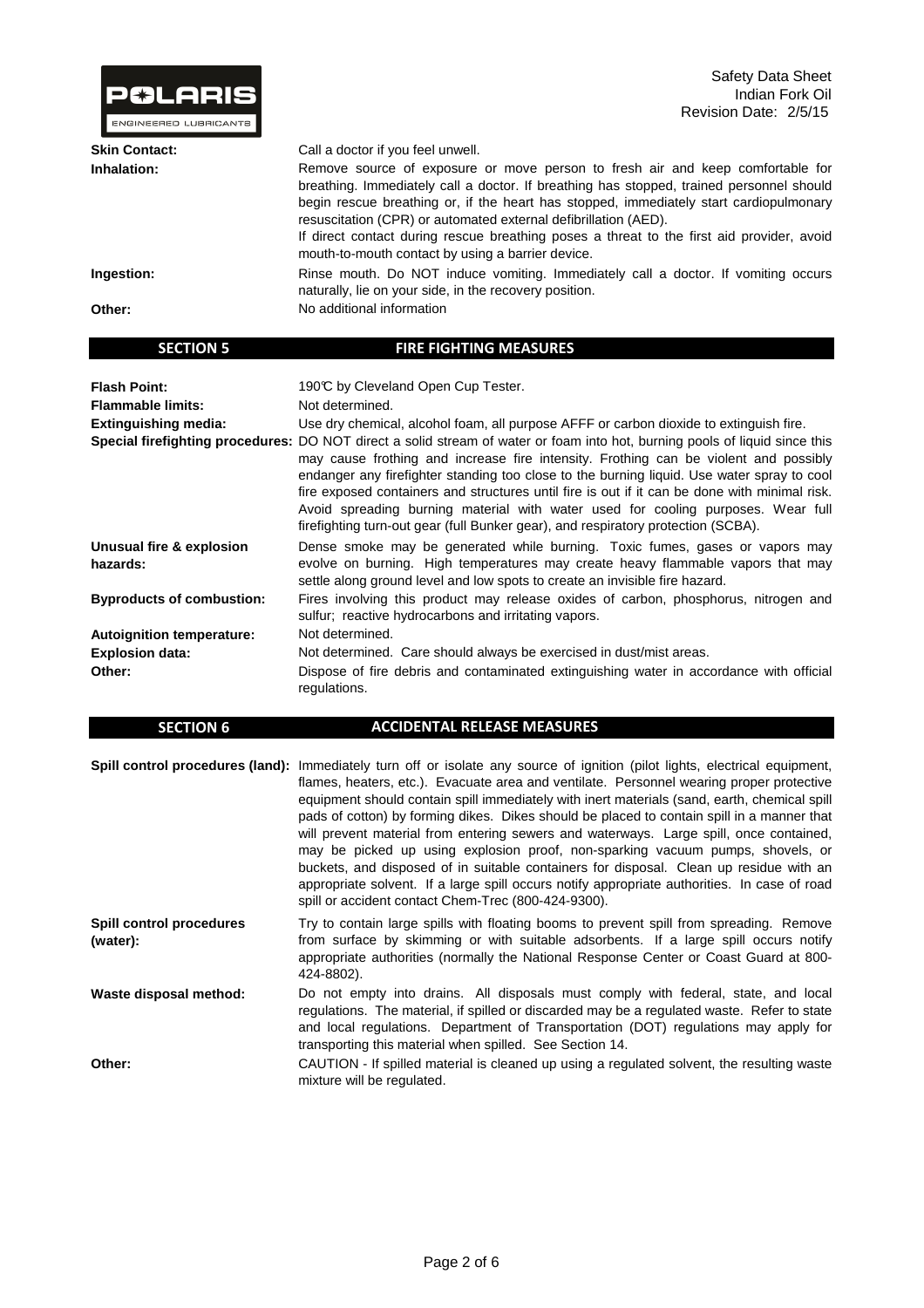| <b>P&amp;LARIS</b><br><b>ENGINEERED LUBRICANTS</b> | Safety Data Sheet<br>Indian Fork Oil<br>Revision Date: 2/5/15                                                                                                                                                                                                                                                                                                                                                                                                                                                                                       |
|----------------------------------------------------|-----------------------------------------------------------------------------------------------------------------------------------------------------------------------------------------------------------------------------------------------------------------------------------------------------------------------------------------------------------------------------------------------------------------------------------------------------------------------------------------------------------------------------------------------------|
| <b>SECTION 7</b>                                   | <b>HANDLING AND STORAGE</b>                                                                                                                                                                                                                                                                                                                                                                                                                                                                                                                         |
| Handling procedures:                               | Keep containers closed when not in use. Do not transfer to unmarked containers. Empty<br>containers retain product residue which may exhibit hazards of material, therefore do not<br>pressurize, cut, glaze, weld, or use for any other purposes. Return drums to reclamation<br>centers for proper cleaning and reuse.<br>Handling temperatures should not exceed 60°C (140°F) to min imize danger of burns.<br>Open containers carefully in a well ventilated area or use appropriate respiratory<br>protection. Wash thoroughly after handling. |
| Storage procedures:                                | Store containers away from heat, sparks, open flame, or oxidizing materials. Extended<br>storage at excessive temperatures may produce odorous and toxic fumes from product<br>decomposition.                                                                                                                                                                                                                                                                                                                                                       |
| <b>Additional information:</b>                     | No additional information.                                                                                                                                                                                                                                                                                                                                                                                                                                                                                                                          |

#### **SECTION 8 EXPOSURE CONTROLS / PERSONAL PROTECTION**

**Exposure limits/standards for materials that can be formed when handling this product:** 

|                                       |                                                                                                                                                                                                                                                                                                                                                                                                                                                                                                     |                                 | OSHA TWA OSHA STEL ACGIH TWA |                                 |
|---------------------------------------|-----------------------------------------------------------------------------------------------------------------------------------------------------------------------------------------------------------------------------------------------------------------------------------------------------------------------------------------------------------------------------------------------------------------------------------------------------------------------------------------------------|---------------------------------|------------------------------|---------------------------------|
| Contains highly refined petroleum oil |                                                                                                                                                                                                                                                                                                                                                                                                                                                                                                     | $*5$ mg/m <sup>3</sup><br>(PEL) | $*10$ mg/m <sup>3</sup>      | $*5$ mg/m <sup>3</sup><br>(TLV) |
|                                       | * Exposure limits not defined. Limits used are for, "oil mist".                                                                                                                                                                                                                                                                                                                                                                                                                                     |                                 |                              |                                 |
|                                       | TWA – Time Weighted Average is the employee's average airborne exposure in<br>any 8-hour work shift of a 40-hour work week which shall not be exceeded.<br>STEL - Short Term Exposure Limit is the employee's 15-minute time weighted<br>average exposure which shall not be exceeded at any time during a work day<br>unless another time limit is specified.                                                                                                                                      |                                 |                              |                                 |
|                                       | All base oils, including additive carriers, contain <3.0% DMSO extractable material.                                                                                                                                                                                                                                                                                                                                                                                                                |                                 |                              |                                 |
| <b>Personal protection:</b>           | Applicable mainly to persons in repeated contact situations such as packaging of product,<br>service/maintenance, and cleanup/spill control personnel.                                                                                                                                                                                                                                                                                                                                              |                                 |                              |                                 |
| <b>Respiratory protection:</b>        | None required if ventilation is adequate. Otherwise a respiratory protection program<br>meeting OSHA 1910.134 and ANSI Z88.2 requirements must be followed. Where misting<br>may occur, wear an MSHA/NIOSH approved (or equivalent) half-mask form dust/mist air<br>purifying respirator.                                                                                                                                                                                                           |                                 |                              |                                 |
| Eye protection:                       | Eye protection is strongly recommended. Wear safety glasses with side shields or<br>vented/splash proof goggles (ANSI Z87.1 or approved equivalent).                                                                                                                                                                                                                                                                                                                                                |                                 |                              |                                 |
| Hand protection:                      | Impervious, chemically resistant gloves such as neoprene or nitrile rubber to avoid skin<br>sensitization and absorption.                                                                                                                                                                                                                                                                                                                                                                           |                                 |                              |                                 |
| Other protection:                     | Use of an apron and overboots of chemically impervious materials such as neoprene or<br>nitrile rubber is recommended based on level of activity and exposure. If handling hot<br>material use insulated protective equipment. Launder soiled clothes. Properly dispose of<br>contaminated leather articles and other materials which cannot be decontaminated.                                                                                                                                     |                                 |                              |                                 |
| Local control measures:               | Use adequate ventilation when working with material in an enclosed area. Mechanical<br>methods such as fume hoods or area fans may be used to reduce localized vapor/mist<br>areas. If vapor or mist is generated when the material handled, adequate ventilation in<br>accordance with good engineering practice must be provided to maintain concentrations<br>below the specified exposure. Eyewash stations and showers should be available in<br>areas where this material is used and stored. |                                 |                              |                                 |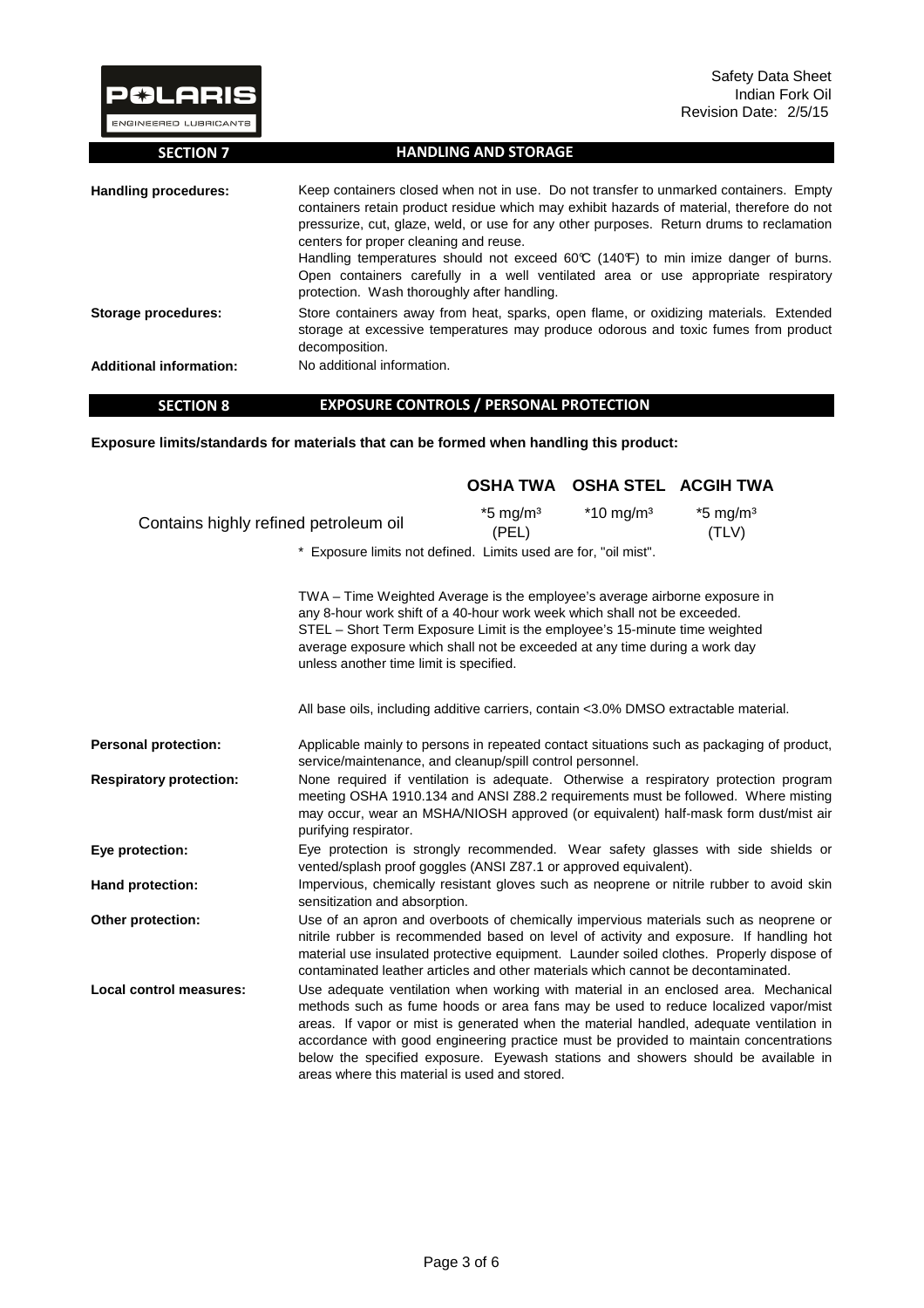

Safety Data Sheet Indian Fork Oil Revision Date: 2/5/15

**Other:**

Consumption of food and drink should be avoided in work areas where product is present. Always wash hands and face with soap and water before eating, drinking or smoking.

## **SECTION 9**

## **PHYSICAL AND CHEMICAL PROPERTIES**

| Appearance:                    | Clear, Light Yellow                                       |
|--------------------------------|-----------------------------------------------------------|
| Odor:                          | Solvent                                                   |
| <b>Odor threshold:</b>         | Not determined.                                           |
| pH:                            | Not applicable.                                           |
| <b>Melting/Freezing point:</b> | Not determined.                                           |
| Initial boiling point:         | Not determined.                                           |
| <b>Boiling range:</b>          | Not determined.                                           |
| Flash point:                   | 190℃.                                                     |
| <b>Evaporation rate:</b>       | Not determined.                                           |
| <b>Flammability:</b>           | Not determined.                                           |
| <b>Upper flammable limit:</b>  | Not determined.                                           |
| Lower flammable limit:         | Not determined.                                           |
| Vapor pressure:                | Not determined.                                           |
| Vapor density:                 | Not determined.                                           |
| <b>Relative density:</b>       | $0.845 \ @ \ 15.6 \text{C}$                               |
| Solubility:                    | Negligible in water, miscible in most petroleum solvents. |
| <b>Partition Coefficient:</b>  | Not determined.                                           |
| Auto-ignition temperature:     | Not determined.                                           |
| Decomposition temperature:     | Not determined.                                           |
| <b>Viscosity:</b>              | 15.4 cSt at 40°C.                                         |
| Other                          | Not applicable.                                           |

### **SECTION 10**

## **STABILITY AND REACTIVITY**

| <b>Reactivity</b>                        |                                                                                                                                                                                  |
|------------------------------------------|----------------------------------------------------------------------------------------------------------------------------------------------------------------------------------|
| <b>Chemical stability:</b>               | Material is chemically stable at room temperatures and pressure.                                                                                                                 |
| Hazardous polymerization:                | Will not occur.                                                                                                                                                                  |
| Conditions to avoid:                     | Avoid high temperatures and product contamination.                                                                                                                               |
| Incompatibility with other<br>materials: | Avoid contact with acids and strong oxidizing materials.                                                                                                                         |
| <b>Decomposition products:</b>           | Smoke, carbon monoxide, carbon dioxide, and other aldehydes of incomplete<br>combustion. Oxides of carbon, nitrogen, and sulfur; reactive hydrocarbons and irritating<br>vapors. |
| Other:                                   | Not applicable.                                                                                                                                                                  |

# **SECTION 11**

### **TOXICOLOGICAL INFORMATION**

**Acute toxicity (LD50) \*See note at the bottom of the section**

| Oral:                             | >5000 mg/kg                                  |
|-----------------------------------|----------------------------------------------|
| Dermal:                           | >5000 mg/kg                                  |
| Inhalation:                       | $>20.0$ mg/l                                 |
| <b>Skin irritation:</b>           | Non-irritant                                 |
| Eye irritation:                   | Non-irritant                                 |
| <b>Dermal sensitization:</b>      | Not expected to have a sensitizing effect.   |
| <b>Respiratory sensitization:</b> | Not expected to have a sensitizing effect.   |
| <b>Aspiration Hazard:</b>         | May be fatal if swallowed and enters airways |
| <b>Chronic Toxicity</b>           |                                              |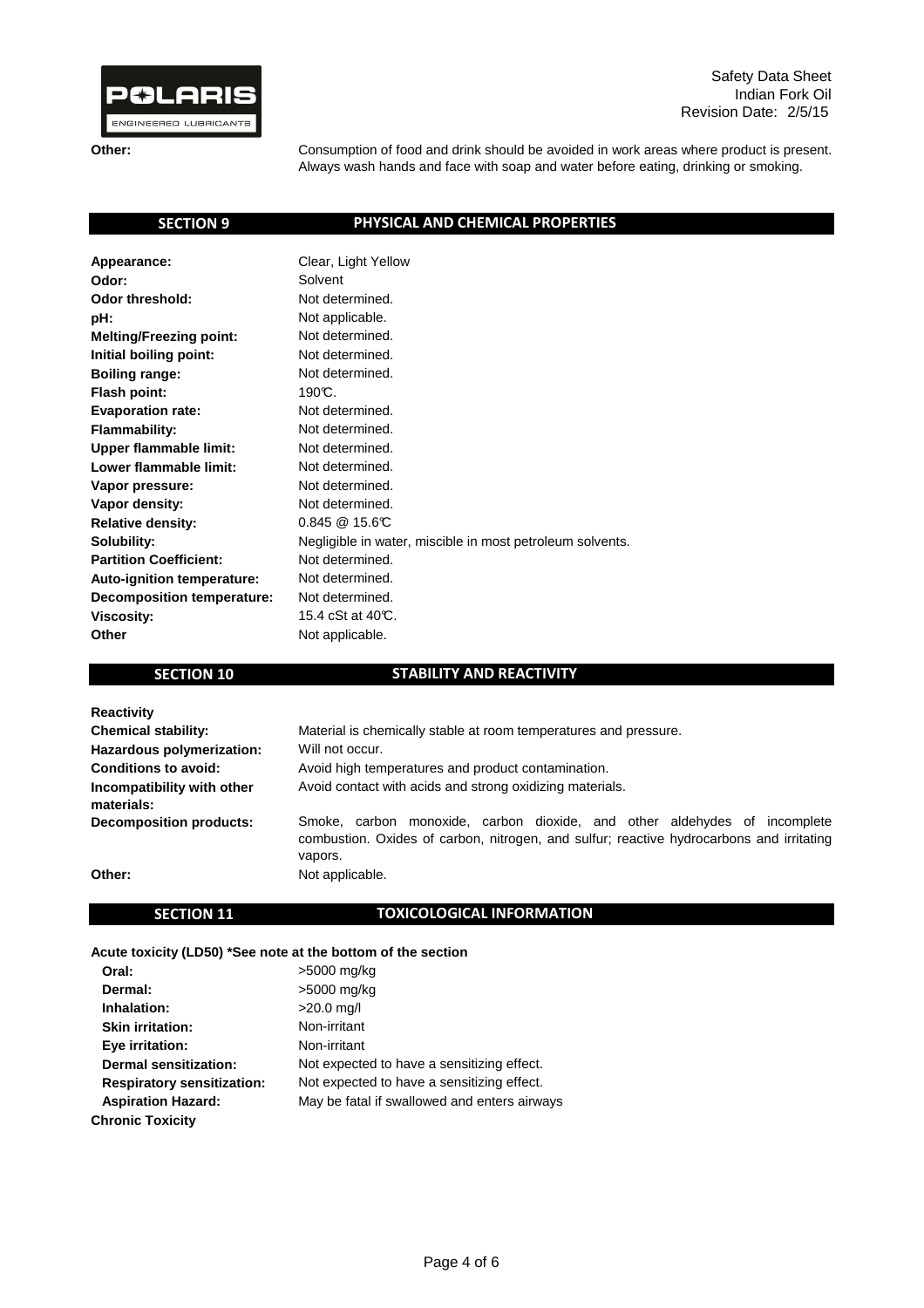

 **Mutagenicity: Carcinogenicity: Reproductive toxicity: STOT-single exposure: STOT-repeated exposure: Other:**

Not suspected of causing genetic defects Not expected to have adverse effects. Not expected to have adverse effects. Not expected to have long term adverse effects. Not suspected of causing cancer.

\*All data in this section is based off calculations from Part 3 of the Globally Harmonized System of Classification and Labelling of Chemicals (GHS) utilizing information from the constituent components.

#### **SECTION 12**

## **ECOLOGICAL INFORMATION**

| <b>Environmental toxicity</b> |                                                                                                                                                                                                           |
|-------------------------------|-----------------------------------------------------------------------------------------------------------------------------------------------------------------------------------------------------------|
| Fish:                         | $> 100$ mg/l.                                                                                                                                                                                             |
| Invertebrates:                | $> 100$ mg/l.                                                                                                                                                                                             |
| <b>Aquatic plants:</b>        | $> 100$ mg/l.                                                                                                                                                                                             |
| Microorganism:                | $> 100$ mg/l.                                                                                                                                                                                             |
| Persistence/Degradability:    | This product is not expected to be readily biodegradable.                                                                                                                                                 |
| <b>Bioaccumulation:</b>       | Not determined.                                                                                                                                                                                           |
| <b>Mobility in soil:</b>      | Not determined.                                                                                                                                                                                           |
| Other:                        | All classifications are based on calculations in Part 4 of the Globally Harmonized System<br>of Classification and Labelling of Chemicals (GHS) utilizing information from the<br>constituent components. |

| <b>SECTION 13</b> | <b>DISPOSAL CONSIDERATIONS</b>                                                                                                                                                                                                                                                                                                                                                                                                   |
|-------------------|----------------------------------------------------------------------------------------------------------------------------------------------------------------------------------------------------------------------------------------------------------------------------------------------------------------------------------------------------------------------------------------------------------------------------------|
| Waste disposal:   | This product unadulterated by other materials can be classified as a non-hazardous<br>waste. Depending on use, used product may be regulated. Dispose of in a licensed<br>facility. Do not discharge product in to sewer system. Dispose of containers by crushing<br>or puncturing, so as to prevent unauthorized use of used containers. Waste management<br>should be in full compliance with federal, state, and local laws. |
| Other             | The transportation, storage, treatment and disposal of RCRA waste material must be<br>conducted in compliance with 40 CFR 262, 263, 264, 268 and 270. Chemical additions,<br>processing or otherwise altering this material may make the waste management                                                                                                                                                                        |

information presented in this SDS incomplete, inaccurate or otherwise inappropriate.

#### **SECTION 14 Land Transport (DOT): Proper Shipping Name: TRANSPORT INFORMATION** Not Applicable. Not Regulated.

**Land Transport (TDG): Proper Shipping Name: Sea Transport (IMDG): Proper Shipping Name: Air Transport (IATA): Proper Shipping Name: Other:** Not Applicable. Not Applicable. Not Applicable. Not Regulated. Not Regulated. Not Regulated. Not Applicable.

Page 5 of 6